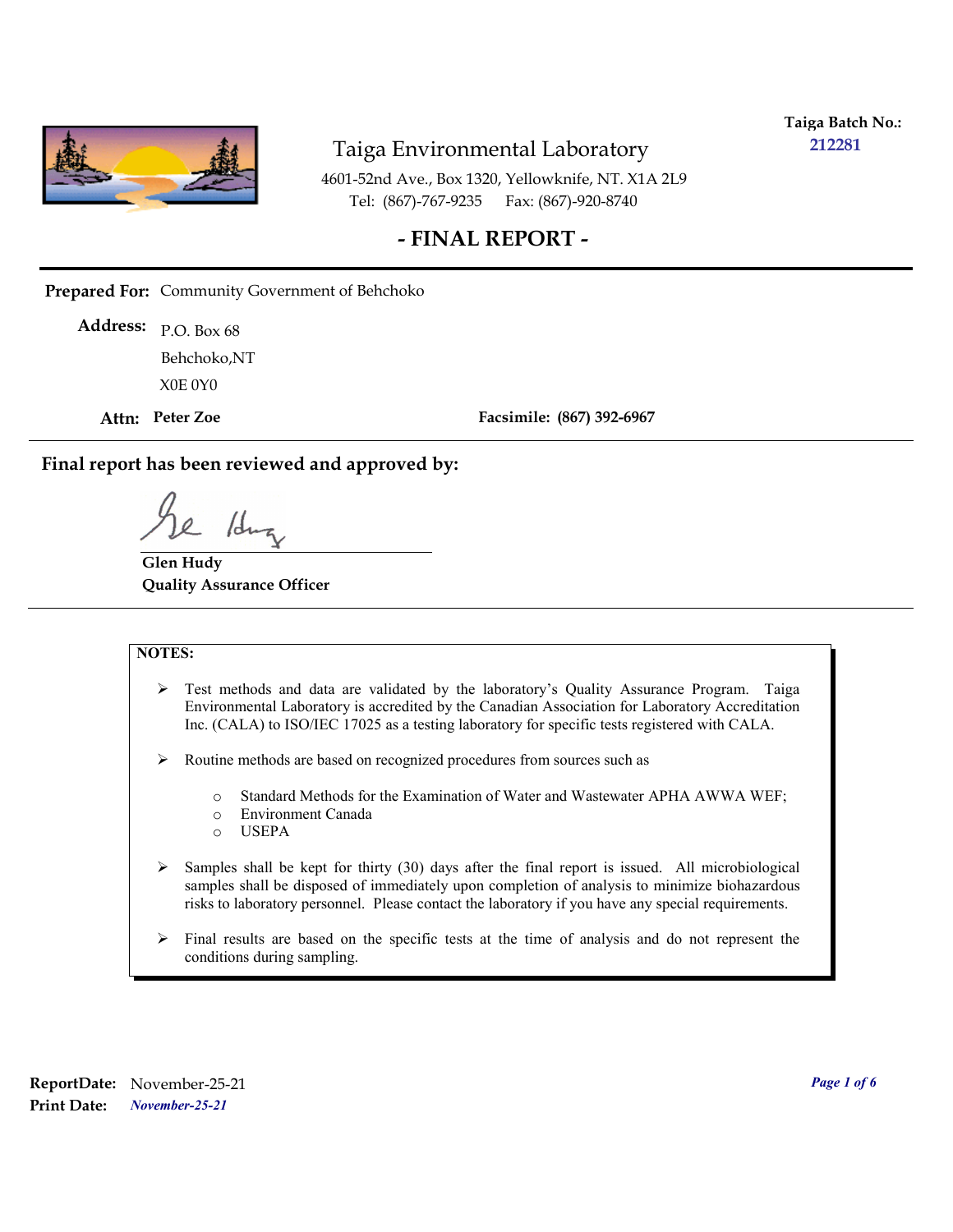

4601-52nd Ave., Box 1320, Yellowknife, NT. X1A 2L9 Tel: (867)-767-9235 Fax: (867)-920-8740

**Taiga Batch No.: 212281**

# **- CERTIFICATE OF ANALYSIS -**

# Client Sample ID: R3 Taiga Sample ID: 001

| Report Status: Final            |                          |
|---------------------------------|--------------------------|
|                                 | Location: Rae - Behchoko |
| <b>Sampling Time:</b> 10:30     |                          |
| <b>Sampling Date: 15-Nov-21</b> |                          |
| Received Date: 15-Nov-21        |                          |
| Sample Type: Sewage             |                          |
| Client Project: W2014L3-003     |                          |

| <b>Test Parameter</b>         | <b>Result</b> | Detection<br>Limit | Units      | Analysis<br>Date | Analytical<br>Method* | Qualifer |
|-------------------------------|---------------|--------------------|------------|------------------|-----------------------|----------|
| <b>Inorganics - Nutrients</b> |               |                    |            |                  |                       |          |
| Ammonia as Nitrogen           | 1.38          | 0.005              | mg/L       | 19-Nov-21        | <b>TEL068</b>         |          |
| Biochemical Oxygen Demand     | 6             | $\overline{2}$     | mg/L       | 15-Nov-21        | <b>TEL019</b>         |          |
| <b>CBOD</b>                   | 5             | $\overline{2}$     | mg/L       | 15-Nov-21        | <b>TEL019</b>         |          |
| Ortho-Phosphate as Phosphorus | 3.95          | 0.002              | mg/L       | 17-Nov-21        | <b>TEL069</b>         |          |
| Phosphorous, Dissolved        | 3.81          | 0.002              | mg/L       | 18-Nov-21        | <b>TEL069</b>         |          |
| Phosphorous, Total            | 4.24          | 0.002              | mg/L       | 18-Nov-21        | <b>TEL069</b>         |          |
| <b>Inorganics - Physicals</b> |               |                    |            |                  |                       |          |
| Alkalinity, Total (as CaCO3)  | 143           | $0.4\,$            | mg/L       | 15-Nov-21        | <b>TEL060</b>         |          |
| Conductivity, Specific (@25C) | 537           | $0.4\,$            | $\mu$ S/cm | 15-Nov-21        | <b>TEL059</b>         |          |
| pH                            | 7.69          |                    | pH units   | 15-Nov-21        | <b>TEL058</b>         |          |
| Solids, Total Dissolved       | 334           | 10                 | mg/L       | 16-Nov-21        | TEL009                |          |
| Solids, Total Suspended       | 14            | $\mathfrak{Z}$     | mg/L       | 16-Nov-21        | TEL008                |          |
| <b>Major Ions</b>             |               |                    |            |                  |                       |          |
| Nitrate+Nitrite as Nitrogen   | 0.79          | 0.01               | mg/L       | 16-Nov-21        | <b>TEL055</b>         |          |
| Microbiology                  |               |                    |            |                  |                       |          |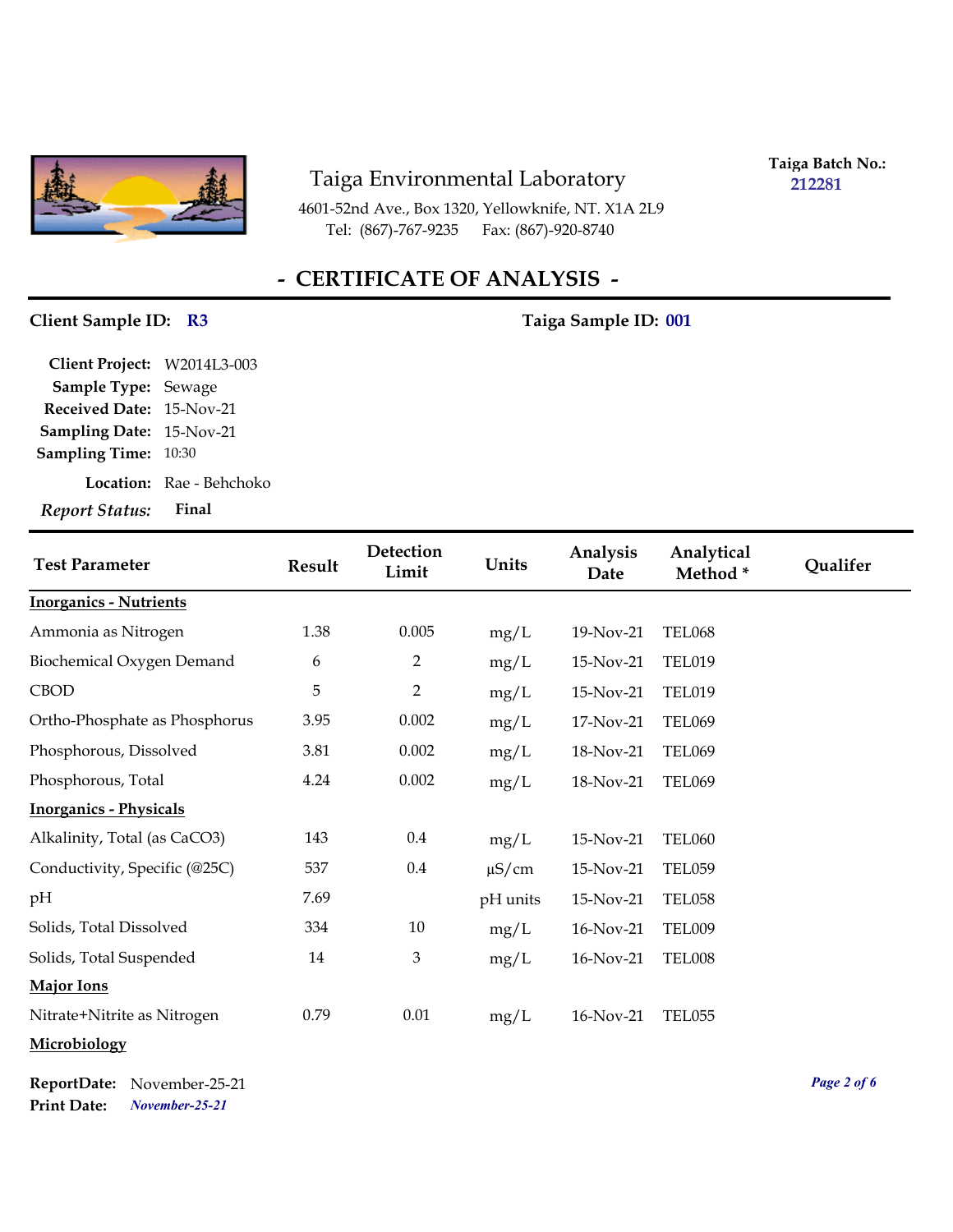

**Taiga Batch No.: 212281**

4601-52nd Ave., Box 1320, Yellowknife, NT. X1A 2L9 Tel: (867)-767-9235 Fax: (867)-920-8740

### **- CERTIFICATE OF ANALYSIS -**

| Client Sample ID: R3        |                | Taiga Sample ID: 001 |                       |           |        |
|-----------------------------|----------------|----------------------|-----------------------|-----------|--------|
| Coliforms, Fecal            | 34             | 1                    | $CFU/100mL$ 15-Nov-21 |           | TEL017 |
| Coliforms, Total            | 3440           | 10                   | $MPN/100ml$ 15-Nov-21 |           | TEL053 |
| Escherichia coli            | 37.9           | 1                    | $MPN/100ml$ 15-Nov-21 |           | TEL053 |
| Organics                    |                |                      |                       |           |        |
| Hexane Extractable Material | 2.0<br>$\prec$ | 2                    | mg/L                  | 24-Nov-21 | TEL072 |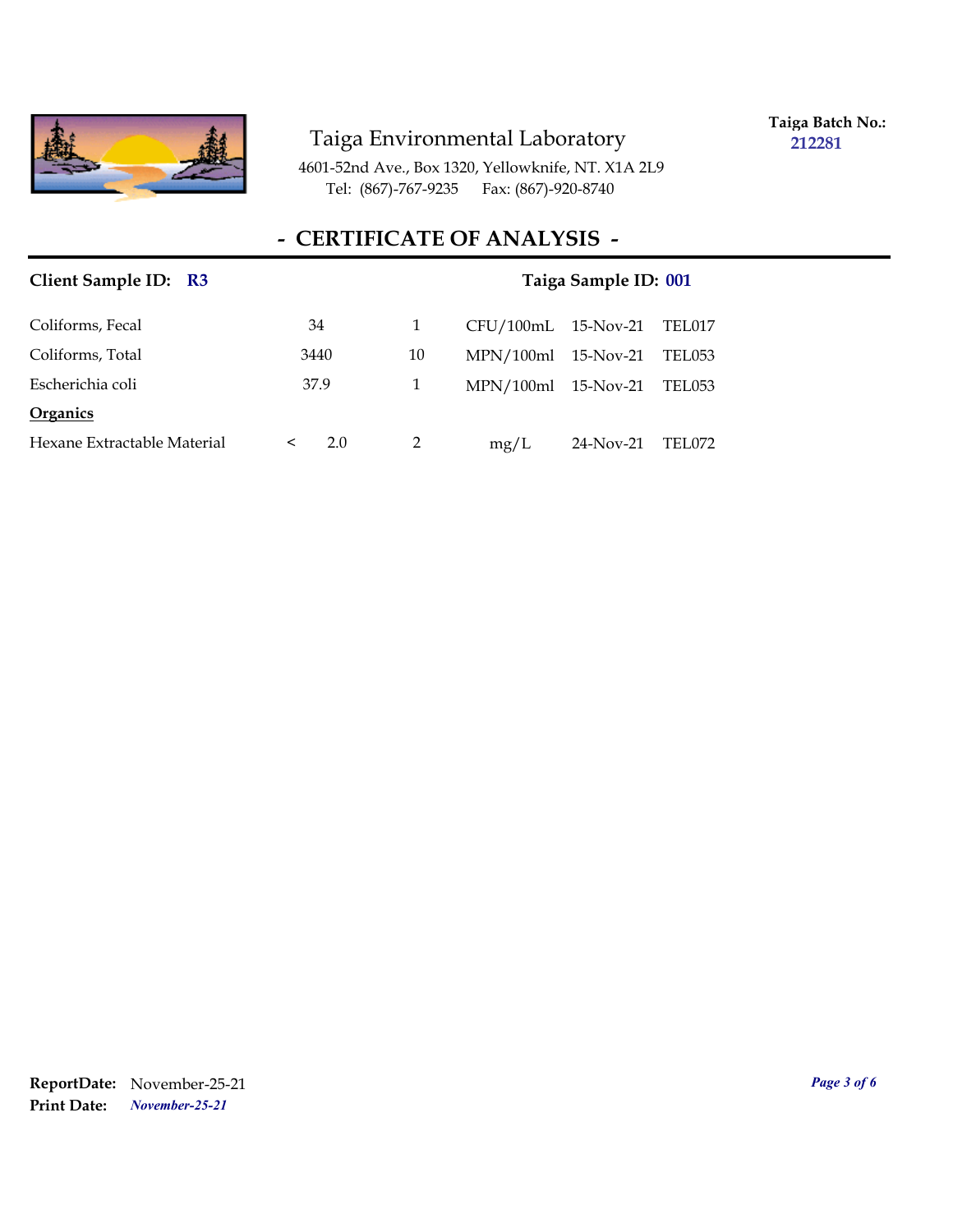

**Taiga Batch No.: 212281**

4601-52nd Ave., Box 1320, Yellowknife, NT. X1A 2L9 Tel: (867)-767-9235 Fax: (867)-920-8740

# **- CERTIFICATE OF ANALYSIS -**

#### Client Sample ID: R4 Taiga Sample ID: 002

| Client Project:                 | W2014L3-003                     |
|---------------------------------|---------------------------------|
| Sample Type: Sewage             |                                 |
| <b>Received Date: 15-Nov-21</b> |                                 |
| <b>Sampling Date: 15-Nov-21</b> |                                 |
| <b>Sampling Time:</b> 10:30     |                                 |
|                                 | <b>Location:</b> Rae - Behchoko |
| <b>Report Status:</b>           | Final                           |

| <b>Test Parameter</b>         | <b>Result</b>             | Detection<br>Limit | Units      | Analysis<br>Date | Analytical<br>Method* | Qualifer |
|-------------------------------|---------------------------|--------------------|------------|------------------|-----------------------|----------|
| <b>Inorganics - Nutrients</b> |                           |                    |            |                  |                       |          |
| Ammonia as Nitrogen           | 0.020                     | 0.005              | mg/L       | 19-Nov-21        | <b>TEL068</b>         |          |
| Biochemical Oxygen Demand     | $\overline{2}$<br>$\,<\,$ | $\overline{2}$     | mg/L       | 15-Nov-21        | <b>TEL019</b>         |          |
| <b>CBOD</b>                   | $\overline{2}$<br>$\,<$   | $\overline{2}$     | mg/L       | 15-Nov-21        | <b>TEL019</b>         |          |
| Ortho-Phosphate as Phosphorus | < 0.002                   | 0.002              | mg/L       | 17-Nov-21        | <b>TEL069</b>         |          |
| Phosphorous, Dissolved        | 0.011                     | 0.002              | mg/L       | 18-Nov-21        | <b>TEL069</b>         |          |
| Phosphorous, Total            | 0.020                     | 0.002              | mg/L       | 18-Nov-21        | <b>TEL069</b>         |          |
| <b>Inorganics - Physicals</b> |                           |                    |            |                  |                       |          |
| Alkalinity, Total (as CaCO3)  | 51.9                      | 0.4                | mg/L       | 15-Nov-21        | <b>TEL060</b>         |          |
| Conductivity, Specific (@25C) | 137                       | $0.4\,$            | $\mu$ S/cm | 15-Nov-21        | <b>TEL059</b>         |          |
| pH                            | 6.89                      |                    | pH units   | 15-Nov-21        | <b>TEL058</b>         |          |
| Solids, Total Dissolved       | 126                       | 10                 | mg/L       | 16-Nov-21        | <b>TEL009</b>         |          |
| Solids, Total Suspended       | $\overline{4}$            | 3                  | mg/L       | 16-Nov-21        | <b>TEL008</b>         |          |
| Major Ions                    |                           |                    |            |                  |                       |          |
| Nitrate+Nitrite as Nitrogen   | 0.04                      | $0.01\,$           | mg/L       | 16-Nov-21        | <b>TEL055</b>         |          |
| Microbiology                  |                           |                    |            |                  |                       |          |
| Coliforms, Fecal              | $\mathbf{1}$<br>$\,<\,$   | $\mathbf{1}$       | CFU/100mL  | 15-Nov-21        | TEL017                |          |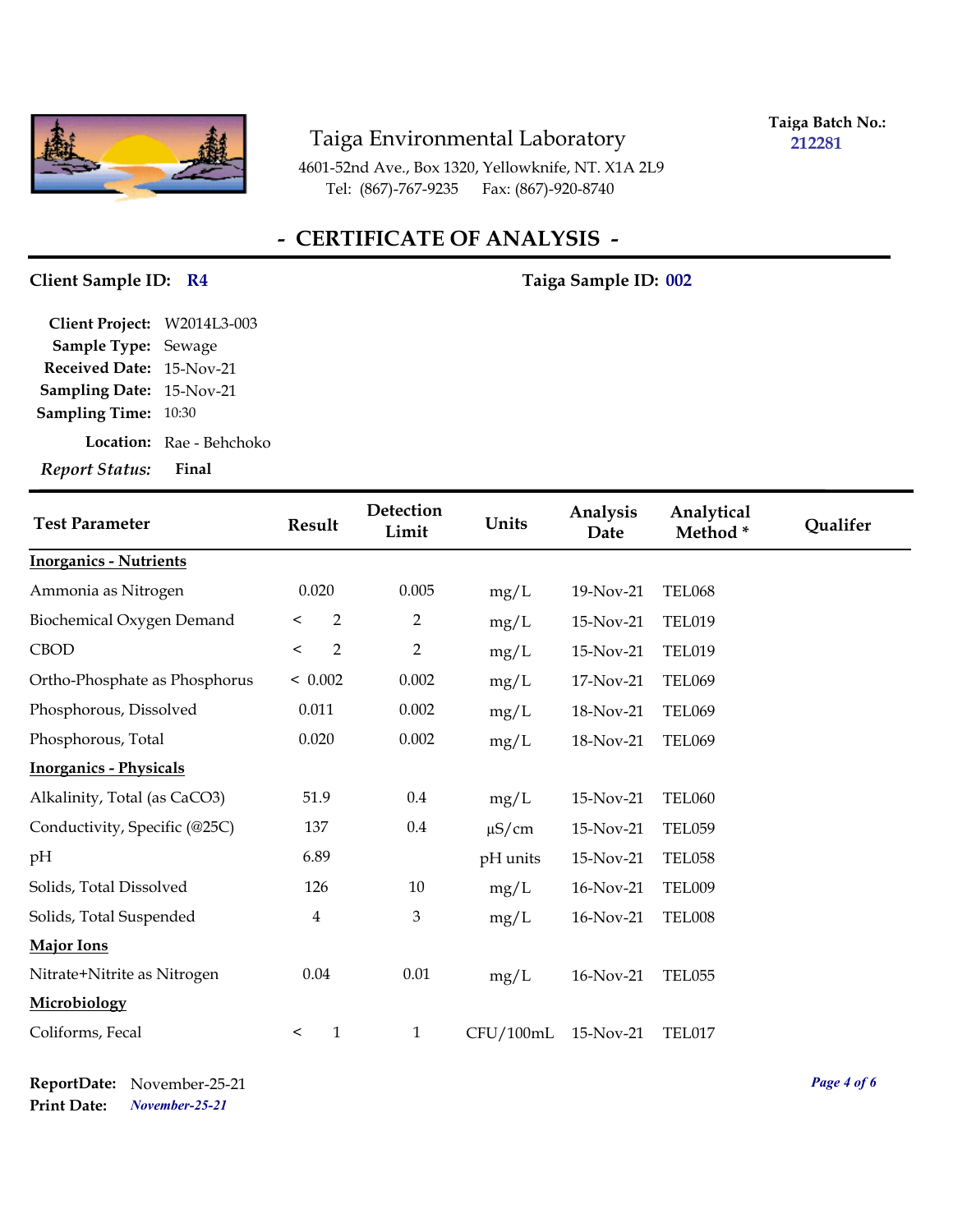

**Taiga Batch No.: 212281**

4601-52nd Ave., Box 1320, Yellowknife, NT. X1A 2L9 Tel: (867)-767-9235 Fax: (867)-920-8740

### **- CERTIFICATE OF ANALYSIS -**

| Client Sample ID: R4        | Taiga Sample ID: 002 |   |                       |           |        |
|-----------------------------|----------------------|---|-----------------------|-----------|--------|
| Coliforms, Total            | 93.2                 |   | $MPN/100ml$ 15-Nov-21 |           | TEL053 |
| Escherichia coli            | 1.0<br>$\lt$         | 1 | MPN/100ml 15-Nov-21   |           | TEL053 |
| <b>Organics</b>             |                      |   |                       |           |        |
| Hexane Extractable Material | 2.0<br>$\lt$         |   | mg/L                  | 24-Nov-21 | TEL072 |